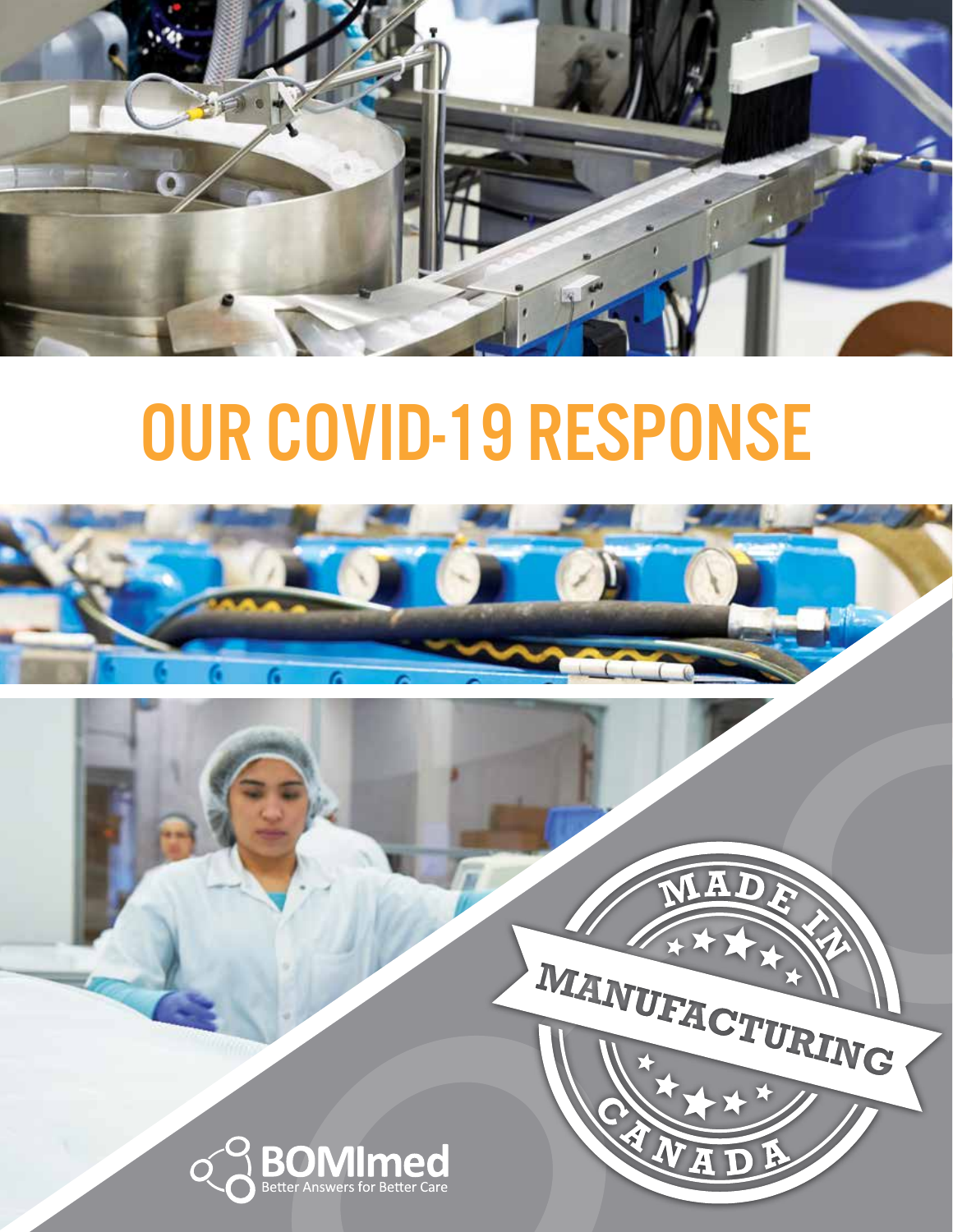## DESIGNED AND **MANUFACTURED** in Canada

We

Since 1985, BOMImed has been proud to manufacture respiratory breathing systems and components for critical care, resuscitation, and anesthetic gas delivery. From the very beginning, our sole focus has always been on solving customer problems through convenience and customization while offering some of the highest quality in the industry. Our plant, located in Winnipeg, Manitoba, Canada, combines tried and tested manufacturing methods with cutting edge intelligence and automation as we continually strive to produce the best product right to your every specification.

### WHY CHOOSE **MADE IN CANADA?**

#### SAME-DAY SHIPPING OPTIONS

For select custom configurations BOMImed is happy to offer same-day shipping at no additional cost. your door immediately, anywhere in the country!

#### LOCAL SUPPLY

#### With experience of **SARS, H1N1**, and **COVID-19**,

pandemic preparedness is of vital importance to Canadian Healthcare. In the event of a border closure, plentiful raw materials on hand. That gives us the ability to make products to order, or shifts in the market demands.

#### YOUR HEALTH IS OUR HEALTH

As a family-owned Canadian company, supporting the healthcare system isn't just our job, it's our responsibility. want the best.

#### SUPPORTING THE LOCAL ECONOMY

All BOMImed breathing systems are made in Canada engineers, machinists, and technicians, our expertise stays in house. And when we do go outside, we always look local, so we can improve our products and services while contributing to the Canadian economy.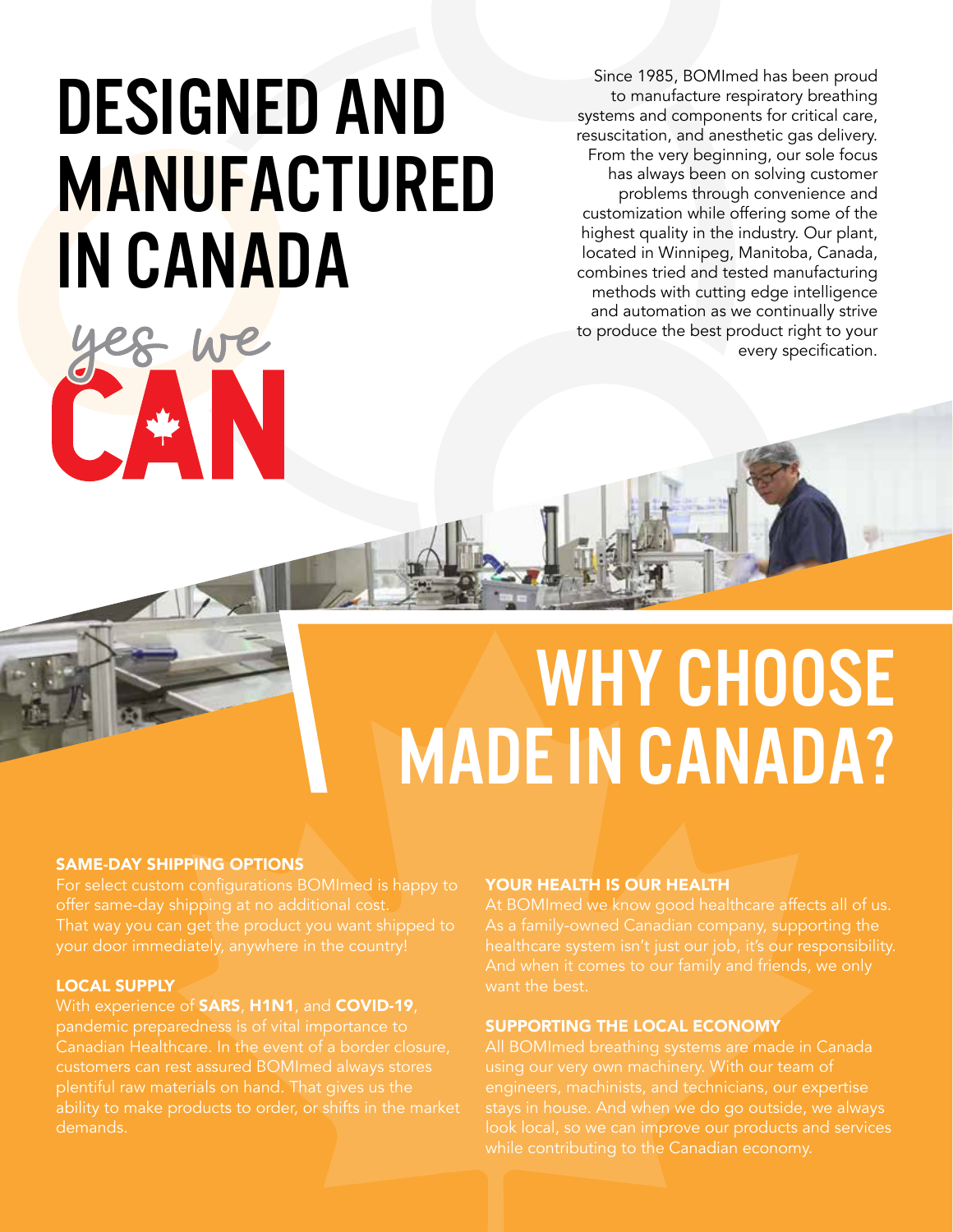

#### WORLD-CLASS QUALITY

At BOMImed, we hold ourselves to the toughest of standards. All of our breathing systems adhere to stringent quality requirements and ISO standards. With MDSAP certifications, we set the bar for quality.

#### WE UNDERSTAND YOUR NEEDS

With direct sales and clinical support for Canadian customers, BOMImed taps into indepth expertise of the products we manufacture. With our team of respiratory therapists, anesthesia specialists, and nurses, we offer more than just manufacturing.

#### GREEN MINDSET

BOMImed is proud to use environmentally conscious principles in all our operations. From paperless workflow to lean manufacturing, when you order from BOMImed, you get the product you want, without the waste.

#### CUSTOM IS OUR **STANDARD**

BOMImed manufacturing was built for adaptability. Our nimble plant gives us the ability to respond to any need, from specialty circuits to private labelling. To us the goal is simple, give you exactly what you want.